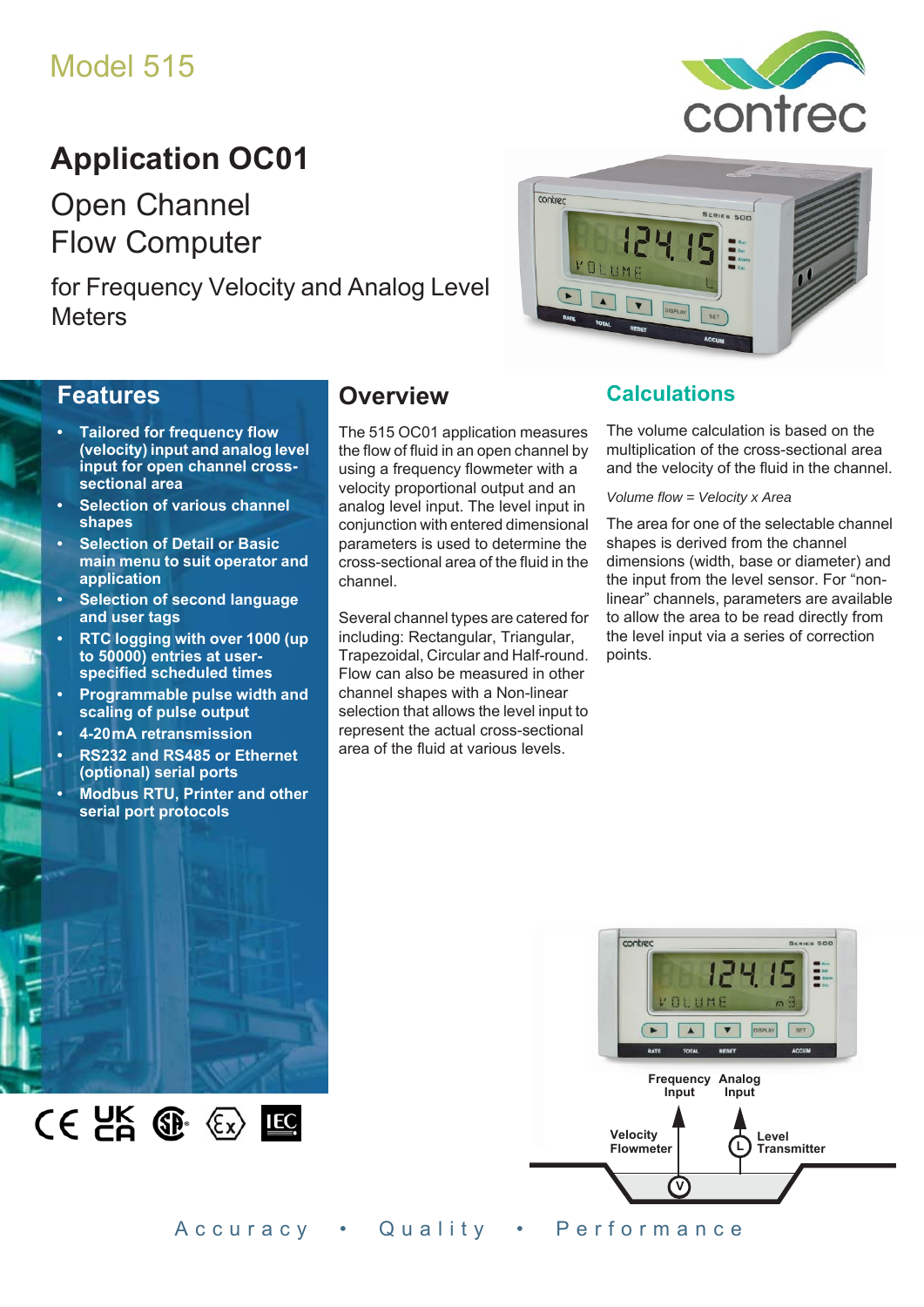## **Displayed Information**

The front panel display shows the current values of the input variables and the results of the calculations. A list of the variables for this application and their type (total or rate) is shown at the end of this document.

The instrument can be supplied with a real-time clock for data logging of over 1000(up to 50000) entries of the variables as displayed on the main menu.

## **Communications**

There are two communication ports available as follows:

- **•** COM-1 RS-232 port
- **•** COM-2 RS-485 port (optional) or Ethernet (optional)

All types of ports can be used for remote data reading, while RS-232 and RS-485 serial ports can be used for printouts and for uploading and downloading of the application software to the instrument.

## **Isolated Outputs**

The opto-isolated outputs can re-transmit any main menu variable. The type of output is determined by the nature of the assigned variable. Totals are output as pulses and rates are output as 4-20 mA signals. One output is standard, a second output is available as an option.

## **Relay Outputs**

The relay alarms can be assigned to any of the main menu variables of a rate type. The alarms can be fully configured including hysteresis. Two relays are standard with two additional relays available as an option.

## **Software Configuration**

The instrument can be programmed to suit the particular application needs and the flexible I/O can be assigned as required. Program settings can be changed either via the front panel (depending on assigned access levels) or via the 500 Series Program Manager (500-PM software).

The instrument stores all set-up parameters, totals and logged data in non-volatile memory with at least 30 years retention.

## **Terminal Designations**

|                                    | <b>Terminal</b><br>Label |                | <b>Designation</b>     | <b>Comment</b>                                     |  |  |
|------------------------------------|--------------------------|----------------|------------------------|----------------------------------------------------|--|--|
| 1                                  | <b>FINP</b><br>$1+$      |                | Frequency Input 1+     | <b>Velocity Input</b>                              |  |  |
| 3                                  | SG                       | $\overline{a}$ | Signal ground          |                                                    |  |  |
| $\overline{7}$                     | AINP1                    | $\ddot{}$      | Analog Input ch 1 (+)  | Level Input                                        |  |  |
| 8                                  |                          | L,             | Analog Input ch 1 (-)  |                                                    |  |  |
| 15                                 | $\overline{V}$           | $\ddot{}$      | 8-24 volts DC output   | Overload protected                                 |  |  |
| 16                                 | G                        | $\overline{a}$ | <b>DC Ground</b>       |                                                    |  |  |
| 17                                 | Vi                       | $\ddot{}$      | DC power input         | DC power in 12-28V                                 |  |  |
| 18                                 | <b>SH</b>                | E              | Shield terminal        |                                                    |  |  |
| 19                                 | <b>RS485</b>             | $\ddot{}$      | $RS485 (+)$            | Optional RS485 port may                            |  |  |
| 20                                 | COM-2                    | $\overline{a}$ | RS485(-)               | be replaced by Ethernet                            |  |  |
| 21                                 | port                     | G              | RS485 ground           | port.                                              |  |  |
| $\overline{22}$                    |                          | $1+$           | Switch 1               |                                                    |  |  |
| 23                                 |                          | $2+$           | Switch 2               |                                                    |  |  |
| 24                                 | LOGIC                    | $3+$           | Switch 3               | <b>Remote Reset</b>                                |  |  |
| 25                                 | <b>INPUTS</b>            | $4+$           | Switch 4               | CAL Switch - In field<br>access protection         |  |  |
| 26                                 |                          | C-             | Signal ground          |                                                    |  |  |
| 27                                 | OUT <sub>1</sub>         | $\ddot{}$      | Output ch $1 (+)$      |                                                    |  |  |
| 28                                 |                          | $\overline{a}$ | Output ch 1 (-)        |                                                    |  |  |
| 29                                 | OUT <sub>2</sub>         | $\ddot{}$      | Output $ch 2 (+)$      |                                                    |  |  |
| 30                                 |                          |                | Output ch 2 (-)        |                                                    |  |  |
| 31                                 |                          | RC             | Relay Common 1-2       | Term 31 - Common 1-4<br>on legacy option card      |  |  |
| 32                                 |                          | R1             | Relay 1                |                                                    |  |  |
| 33                                 | <b>RELAYS</b>            |                | R <sub>2</sub> Relay 2 |                                                    |  |  |
| 34                                 |                          | R3             | Relay 3                |                                                    |  |  |
| 35                                 |                          | R4             | Relay 4                |                                                    |  |  |
| 36                                 |                          | RC.            | Relay common 3-4       | Term 36 only available on<br>new style option card |  |  |
| E                                  |                          | E              | Mains ground           |                                                    |  |  |
| N                                  | AC<br><b>MAINS</b>       | N              | Mains neutral          | AC power in 100-<br><b>240VAC</b>                  |  |  |
| А                                  |                          |                | Mains active           |                                                    |  |  |
| RS232 COM-1 port 9-pin serial port |                          |                |                        |                                                    |  |  |

## **Dimension Drawings**

## **Part Number**

515.XXXXXX-OC01 see **[Product Codes](#page-3-0)** to select required features

Default Application software: 515-OC01-000000

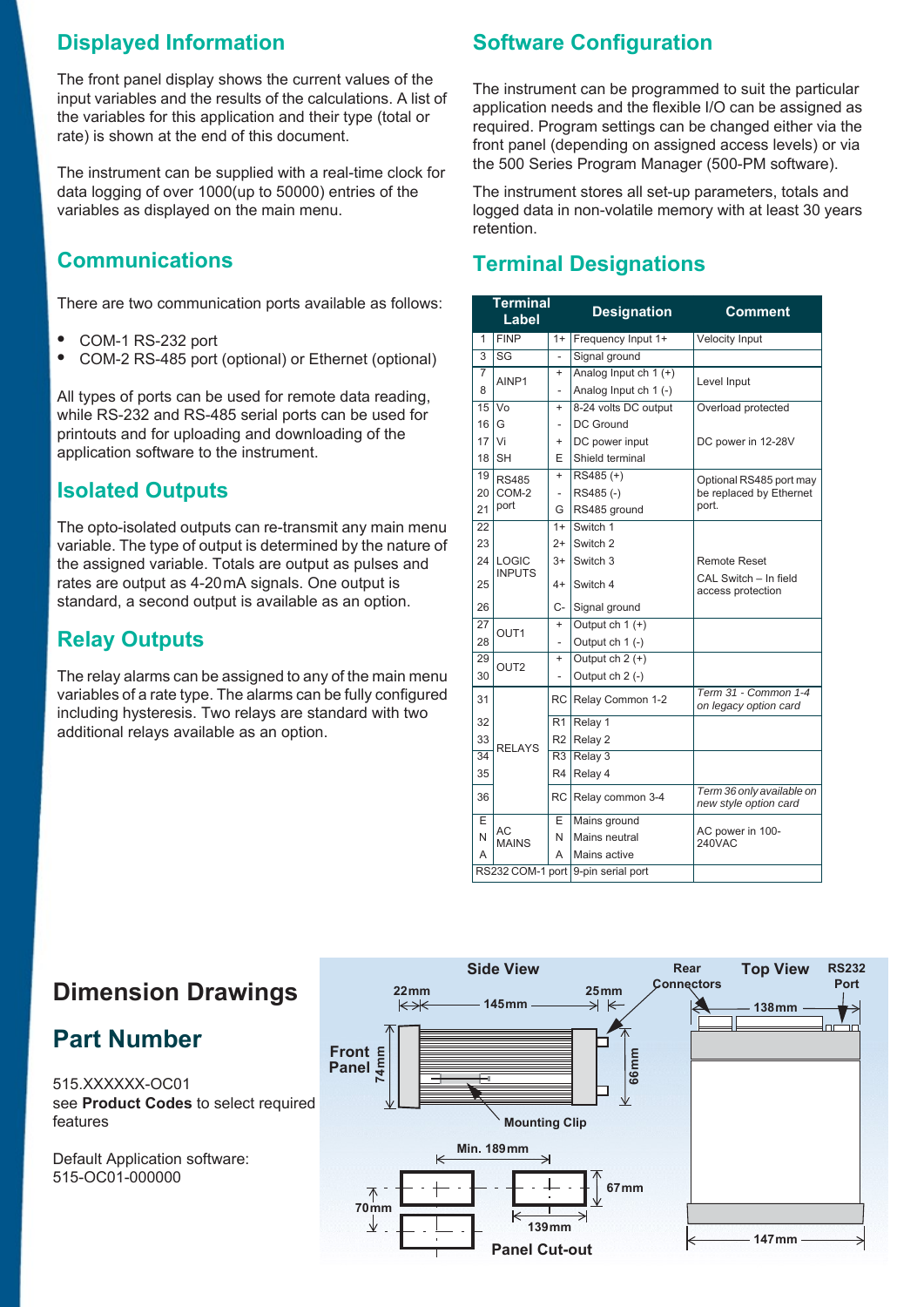## **Specifications**

### **Operating Environment**

| +5°C to +40°C (standard - no coating)<br>-20°C to +60°C (with conformal coating)<br>-30°C to +60°C (ExD housing with heater) |
|------------------------------------------------------------------------------------------------------------------------------|
| 0 to 95% non condensing (conformal coating)<br>5% to 85% non condensing (no coating)                                         |
| 100-240 V AC (+/-10%) 50-60 Hz (+/-10%) or<br>12-28 V DC                                                                     |
| 10W (max) Overvoltage category II                                                                                            |
| Sealed to IP65 (Nema 4X) when panel mounted                                                                                  |
| 147 mm (5.8") width<br>74 mm (2.9") height<br>170 mm (6.6") depth (behind the panel)                                         |
|                                                                                                                              |

## **Display**

| <b>Type</b>        | Backlit LCD with 7-digit numeric display and<br>11-character alphanumeric display |
|--------------------|-----------------------------------------------------------------------------------|
| <b>Digits</b>      | 15.5mm (0.6") high                                                                |
| <b>Characters</b>  | 6mm (0.24") high                                                                  |
| <b>LCD Backup</b>  | Last data visible for 15 min after power down                                     |
| <b>Update Rate</b> | 0.3 second                                                                        |

#### **Non-volatile Memory**

**Retention** > 30 years

**Data Stored** Setup, Totals and Logs

#### **Approvals**

| Electrical &<br>Interference | UKCA, CE, CSA compliance                                                                                                                                                              |
|------------------------------|---------------------------------------------------------------------------------------------------------------------------------------------------------------------------------------|
| Enclosure                    | Ex d Enclosure - ATEX & IECEx available for<br>hazardous area (CSA Pending).<br>Field Mount Enclosure - UKCA, CE, CSA safe<br>area weather proof enclosure.<br>Other - RoHS compliant |

## **Real Time Clock (Optional)**

| <b>Battery Type</b> | 3 volts Lithium button cell<br>- For Issue 7 option card, type CR2450N<br>manufactured by Renata only<br>- For conformal coated 'C' version, type BR2032<br>manufactured by Panasonic only<br>- For non-conformal coated versions, type<br>BR2032 and CR2032 manufactured by<br>Panasonic or Sony |
|---------------------|---------------------------------------------------------------------------------------------------------------------------------------------------------------------------------------------------------------------------------------------------------------------------------------------------|
| <b>Battery Life</b> | 5 years (typical)                                                                                                                                                                                                                                                                                 |

### **Frequency Input (General)**

| Range                   | 0 to 10 kHz for Pulse input type<br>0 to 5 kHz for Coil & NPS input types |
|-------------------------|---------------------------------------------------------------------------|
| Overvoltage             | 30V maximum                                                               |
| <b>Update Time</b>      | $0.3$ sec                                                                 |
| <b>Cutoff frequency</b> | Programmable                                                              |
| Configuration           | Pulse, coil or NPS input                                                  |
| <b>Non-linearity</b>    | Up to 10 correction points                                                |
|                         |                                                                           |

#### **Pulse**

```
Signal Type CMOS, TTL, open collector, reed switch
Threshold Signals switch below 1.3 & above 2 volts
```

| Coil               |                                  |
|--------------------|----------------------------------|
| <b>Signal Type</b> | Turbine and sine wave            |
| <b>Sensitivity</b> | 15mV minimum amplitude (typical) |

#### **NPS**

**Signal Type** NPS sensor to Namur standard

| <b>Analog Input (General)</b>                                   |                                                                                 |
|-----------------------------------------------------------------|---------------------------------------------------------------------------------|
| Overcurrent                                                     | 100mA absolute maximum rating<br>(30mA for 4-20mA inputs)                       |
| <b>Update Time</b>                                              | $< 1.0$ sec                                                                     |
| Configuration                                                   | 4-20 mA, 0-5V and 1-5V input                                                    |
| <b>Non-linearity</b>                                            | Up to 20 correction points (some inputs)                                        |
| 4-20 mA Input                                                   |                                                                                 |
| <b>Impedance</b>                                                | 100 Ohms (to common signal ground)                                              |
| <b>Accuracy</b>                                                 | $0.05\%$ full scale (20 $\degree$ C)                                            |
|                                                                 | 0.1% (full temperature range, typical)                                          |
| 0-5 or 1-5 Volts Input                                          |                                                                                 |
| <b>Impedance</b>                                                | 10 MOhms (to common signal ground)                                              |
| <b>Accuracy</b>                                                 | 0.05% full scale $(20^{\circ}C)$<br>0.1% (full temperature range, typical)      |
| <b>Logic Inputs</b>                                             |                                                                                 |
| <b>Signal Type</b>                                              | CMOS, TTL, open collector, reed switch                                          |
| Overvoltage                                                     | 30V maximum                                                                     |
| <b>Relay Output</b>                                             |                                                                                 |
| <b>No. of Outputs</b>                                           | 2 relays plus 2 optional relays                                                 |
| Voltage                                                         | 250 volts AC, 30 volts DC maximum<br>(solid state relays use AC only)           |
| Current                                                         | 3A maximum - mechanical relays<br>1.5A maximum - solid state relays             |
| <b>Communication Ports</b>                                      |                                                                                 |
| <b>Ports</b>                                                    | COM-1 RS-232 port                                                               |
|                                                                 | COM-2 RS-485 or Ethernet port (optional)                                        |
| <b>Baud Rate</b>                                                | 2400 to 19200 baud                                                              |
| <b>Parity</b>                                                   | Odd, even or none                                                               |
| <b>Stop Bits</b><br>Data Bits                                   | 1 or 2<br>8                                                                     |
| <b>Protocols</b>                                                | ASCII, Modbus RTU, Modbus TCP/IP (Ethernet                                      |
|                                                                 | Port), Printer                                                                  |
| <b>Transducer Supply</b>                                        |                                                                                 |
| <b>Voltage</b>                                                  | 8 to 24 volts DC, programmable                                                  |
| Current                                                         | 70mA @ 24V, 120mA @ 12V maximum                                                 |
| <b>Protection</b>                                               | Power limited output                                                            |
| <b>Isolated Output</b>                                          |                                                                                 |
| <b>No. of Outputs</b>                                           | 2 configurable outputs                                                          |
| Configuration                                                   | Pulse/Digital or 4-20mA output                                                  |
| <b>Pulse/Digital Output</b>                                     |                                                                                 |
| <b>Signal Type</b>                                              | Open collector                                                                  |
| <b>Switching</b>                                                | 200 mA, 30 volts DC maximum                                                     |
| <b>Saturation</b>                                               | 0.8 volts maximum                                                               |
| 4-20 mA Output                                                  |                                                                                 |
| <b>Supply</b>                                                   | 9 to 30 volts DC external                                                       |
| <b>Resolution</b>                                               | 0.05% full scale                                                                |
| <b>Accuracy</b>                                                 | $0.05\%$ full scale (20 $^{\circ}$ C)<br>0.1% (full temperature range, typical) |
| Important: Specifications are subject to change without notice. |                                                                                 |